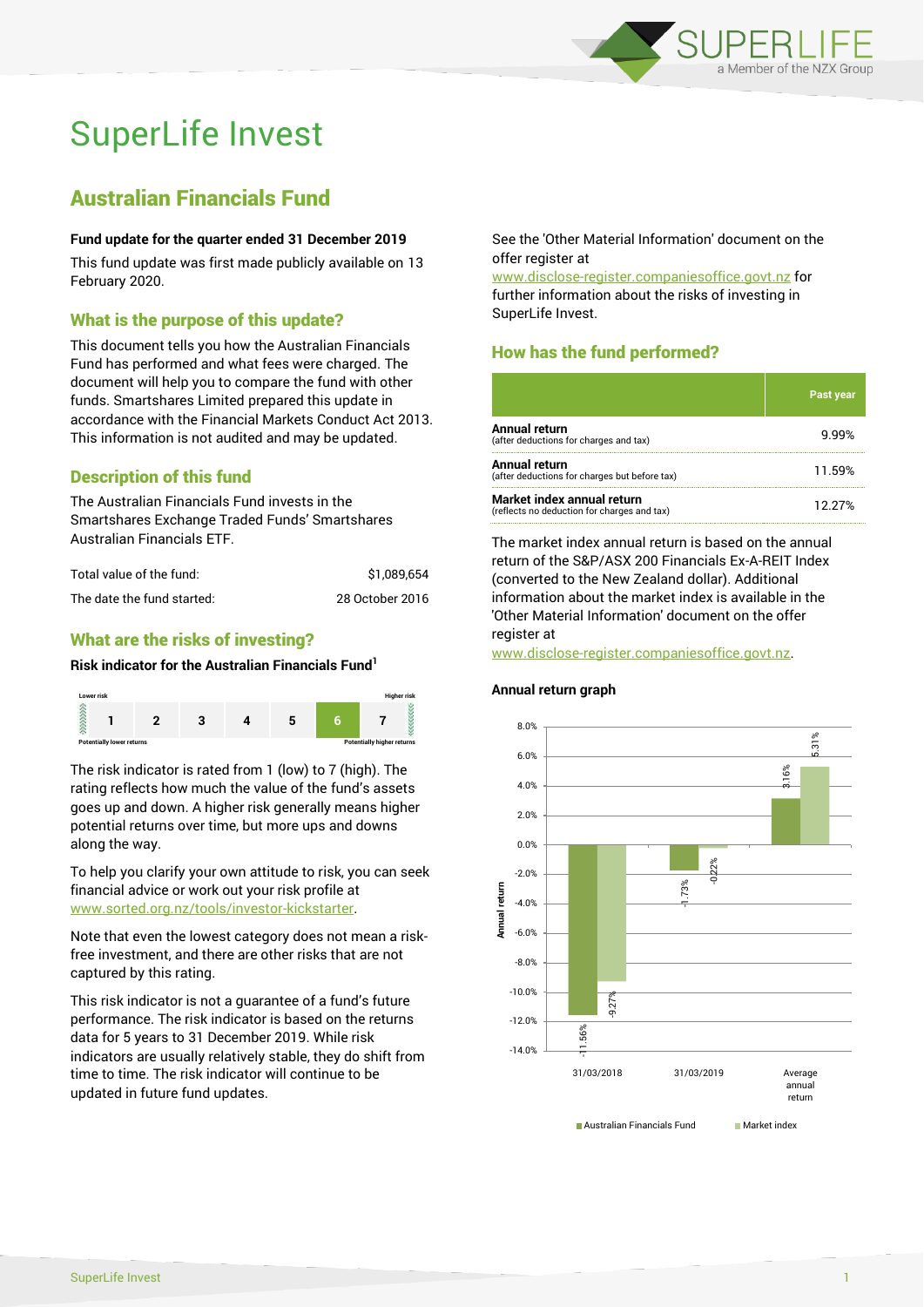

This shows the return after fund charges and tax for each year ending 31 March since the fund started. The last bar shows the average annual return since the fund started, up to 31 December 2019.

**Important:** This does not tell you how the fund will perform in the future.

Returns in this update are after tax at the highest prescribed investor rate (PIR) of tax for an individual New Zealand resident. Your tax may be lower.

#### What fees are investors charged?

Investors in the Australian Financials Fund are charged fund charges. In the year to 31 March 2019 these were:

|                                                       | % per annum of fund's<br>net asset value |  |
|-------------------------------------------------------|------------------------------------------|--|
| <b>Total fund charges</b>                             | 0.49%                                    |  |
| Which are made up of:                                 |                                          |  |
| <b>Total management and administration</b><br>charges | 0.49%                                    |  |
| Including:                                            |                                          |  |
| Manager's basic fee                                   | 0.46%                                    |  |
| Other management and<br>administration charges        | 0.03%                                    |  |
| Other charges                                         | Dollar amount per investor               |  |
| Administration fee                                    | \$12 per annum                           |  |

Investors may also be charged individual action fees for specific actions or decisions (for example, if an investor has a financial adviser and has agreed to pay a fee to the adviser for providing financial advice). See the Product Disclosure Statement for SuperLife Invest for more information about those fees.

Small differences in fees and charges can have a big impact on your investment over the long term.

GST is included in the fund charges set out above.

#### Example of how this applies to an investor

Jess had \$10,000 in the fund and did not make any further contributions. At the end of the year, Jess received a return after fund charges were deducted of \$999 (that is 9.99% of her initial \$10,000). Jess paid other charges of \$12. This gives Jess a total return after tax of \$987 for the year.

#### What does the fund invest in?

#### **Actual investment mix**

This shows the types of assets that the fund invests in.



#### **Target investment mix**

This shows the mix of assets that the fund generally intends to invest in.

| <b>Asset Category</b>        | <b>Target asset mix</b> |
|------------------------------|-------------------------|
| Cash and cash equivalents    | 1.00%                   |
| New Zealand fixed interest   |                         |
| International fixed interest |                         |
| Australasian equities        | 99.00%                  |
| International equities       |                         |
| Listed property              |                         |
| Unlisted property            |                         |
| Commodities                  |                         |
| Other                        |                         |